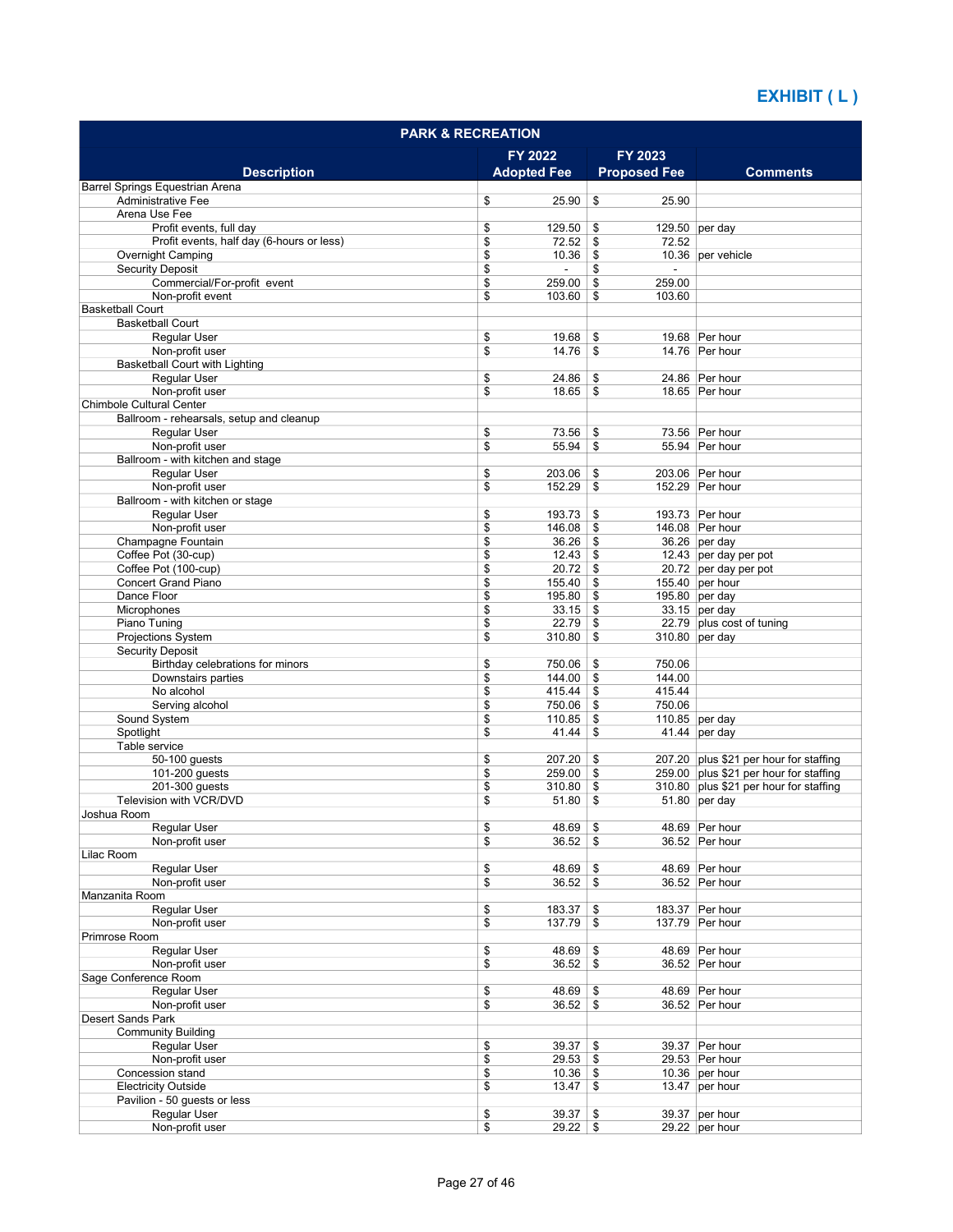| <b>PARK &amp; RECREATION</b>                                        |          |                    |          |                     |                                                    |
|---------------------------------------------------------------------|----------|--------------------|----------|---------------------|----------------------------------------------------|
|                                                                     |          | FY 2022            |          | FY 2023             |                                                    |
| <b>Description</b>                                                  |          | <b>Adopted Fee</b> |          | <b>Proposed Fee</b> | <b>Comments</b>                                    |
| Pavilion - 51+ guests                                               |          |                    |          |                     |                                                    |
| <b>Regular User</b>                                                 | \$       | 51.80              | \$       |                     | 51.80 per hour                                     |
| Non-profit user                                                     | \$       | 38.85              | \$       |                     | 38.85 per hour                                     |
| <b>Security Deposit</b>                                             | \$       | 144.00             | \$       | 144.00              |                                                    |
| Drytown Water Park                                                  |          |                    |          |                     |                                                    |
| Locker                                                              | \$       | 6.22               | \$       |                     | deposit plus \$1.00 refund upon<br>6.22 key return |
| Park Buyout - In Season                                             |          |                    |          |                     |                                                    |
| 500 quests or less                                                  | \$       | 5.698.00           | \$       | 5,698.00            |                                                    |
| 501-1,500 quests                                                    | \$       | 5,698.00           | \$       |                     | 5,698.00 plus \$4.00 per person                    |
| Park Buyout - Out of Season                                         |          |                    |          |                     |                                                    |
| 500 guests or less                                                  | \$       | 233.10             | \$       |                     | 233.10 per hour plus expenses                      |
| 501-750 guests                                                      | \$       | 284.90             | \$       |                     | 284.90 per hour plus expenses                      |
| 751-1,000 guests                                                    | \$       | 362.60             | \$       |                     | 362.60 per hour plus expenses                      |
| Pavilion                                                            | \$       | 77.70              | \$       |                     | 77.70 7 hours daily                                |
| Pavilion area-3 pavilions                                           | \$       | 222.74             | \$       |                     | 222.74 7 hours daily                               |
| <b>Security Deposit</b>                                             | \$       | 1,036.00           | \$       | 1,036.00            |                                                    |
| Shade Structure                                                     | \$       | 82.88              | \$       |                     | 82.88 7 hours daily                                |
| Legacy Commons                                                      |          |                    |          |                     |                                                    |
| Activity Room 1, 2, or 3                                            |          |                    |          |                     |                                                    |
| <b>Regular User</b>                                                 | \$       | 39.37              | \$       |                     | 39.37 per hour                                     |
| Non-profit user                                                     | \$       | 29.53              | \$       |                     | 29.53 per hour                                     |
| Auditorium                                                          |          |                    |          |                     |                                                    |
| Regular User                                                        | \$       | 92.20              | \$       |                     | 92.20 per hour                                     |
| Non-profit user                                                     | \$       | 69.15              | \$       |                     | 69.15 per hour                                     |
| Auditorium & Nutrition Hall with Kitchen and stage                  |          | 193.73             |          |                     | 193.73 per hour                                    |
| <b>Regular User</b><br>Non-profit user                              | \$<br>\$ | 145.30             | \$<br>\$ |                     | 145.30 per hour                                    |
| Coffee Pot (42-cup)                                                 | \$       | 12.43              | \$       |                     | 12.43 per day                                      |
| Coffee Pot (100-cup)                                                | \$       | 20.72              | \$       |                     | $20.72$ per day                                    |
| <b>Nutrition Hall</b>                                               |          |                    |          |                     |                                                    |
| Regular User                                                        | \$       | 92.20              | \$       |                     | 92.20 per hour                                     |
| Non-profit user                                                     | \$       | 69.15              | \$       |                     | 69.15 per hour                                     |
| Overhead projector with screen                                      | \$       | 43.51              | \$       |                     | $43.51$ per day                                    |
| Patio                                                               |          |                    |          |                     |                                                    |
| <b>Regular User</b>                                                 | \$       | 39.37              | \$       |                     | 39.37 per hour                                     |
| Non-profit user                                                     | \$       | 29.53              | \$       |                     | 29.53 per hour                                     |
| <b>Security Deposit</b>                                             |          |                    |          |                     |                                                    |
| Activity Room or patio use                                          | \$       | 144.00             | \$       |                     | 144.00 per hour                                    |
| Auditorium & Nutrition Hall - no alcohol                            | \$       | 415.44             | \$       | 415.44              |                                                    |
| Birthday celebrations for minors                                    | \$       | 750.06             | \$       | 750.06              |                                                    |
| Serving alcohol                                                     | \$       | 750.06             | \$       | 750.06              |                                                    |
| Setup/teardown of Auditorium and Nutrion Hall                       |          |                    |          |                     |                                                    |
| Regular User                                                        | \$       | 73.56              | \$       |                     | 73.56 per hour                                     |
| Non-profit user                                                     | \$       | 55.94              | \$       |                     | 55.94 per hour                                     |
| Sound System with one microphone                                    | \$<br>\$ | 108.78<br>51.80    | \$<br>\$ |                     | 108.78 per day                                     |
| Television with VCR/DVD (activity room only)<br>Marie Kerr Park     |          |                    |          |                     | $51.80$ per day                                    |
| <b>Community Building</b>                                           |          |                    |          |                     |                                                    |
| Regular User                                                        | \$       | 39.37              | \$       |                     | 39.37 per hour                                     |
| Non-profit user                                                     | \$       | 29.53              | \$       |                     | 29.53 per hour                                     |
| Security Deposit, Community Building                                | \$       | 144.00             | \$       | 144.00              |                                                    |
| Mcadam Park                                                         |          |                    |          |                     |                                                    |
| Concrete Stage                                                      | \$       | 47.66              | \$       |                     | 47.66 per hour                                     |
| <b>Electricity Outside</b>                                          | \$       | 13.47              | \$       | 13.47               |                                                    |
| <b>Security Deposit</b>                                             | \$       | 207.20             | \$       |                     | 207.20 per hour                                    |
| Special Event Arena                                                 | \$       | 146.08             | \$       |                     | 146.08 per hour                                    |
| Mobile Platform Stage                                               |          |                    |          |                     |                                                    |
| 4' x 8' Sections                                                    | \$       | 182.34             | \$       | 182.34 each         |                                                    |
| Category 1: Palmdale Fire, Sheriff, Schools, and Chamber of Com     | \$       | 302.51             | \$       |                     | 302.51 per day                                     |
| Category 2: Palmdale based 501(c)(3) non-profits                    | \$       | 603.99             | \$       |                     | 603.99 per day                                     |
| Category 3; Palmdale businesses and individuals                     | \$       | 1,212.12           | \$       | 1,212.12 per day    |                                                    |
| Category 4: Non-Palmdale residents, groups, business organizations, | \$       | 1,813.00           | \$       | 1,813.00 per day    |                                                    |
| and government agencies - both profit or non-profit                 |          |                    |          |                     |                                                    |
| Stage skirt                                                         | \$       | 90.13              | \$       | 90.13               |                                                    |
| Overnight Parking                                                   |          |                    |          |                     |                                                    |
| Convenience Fee<br>Parking (self-contained only)                    | \$<br>\$ | 58.02              | \$<br>\$ | 58.02               | 22.79 per vehicle                                  |
| Palmdale Amphitheater                                               |          | 22.79              |          |                     |                                                    |
|                                                                     |          |                    |          |                     |                                                    |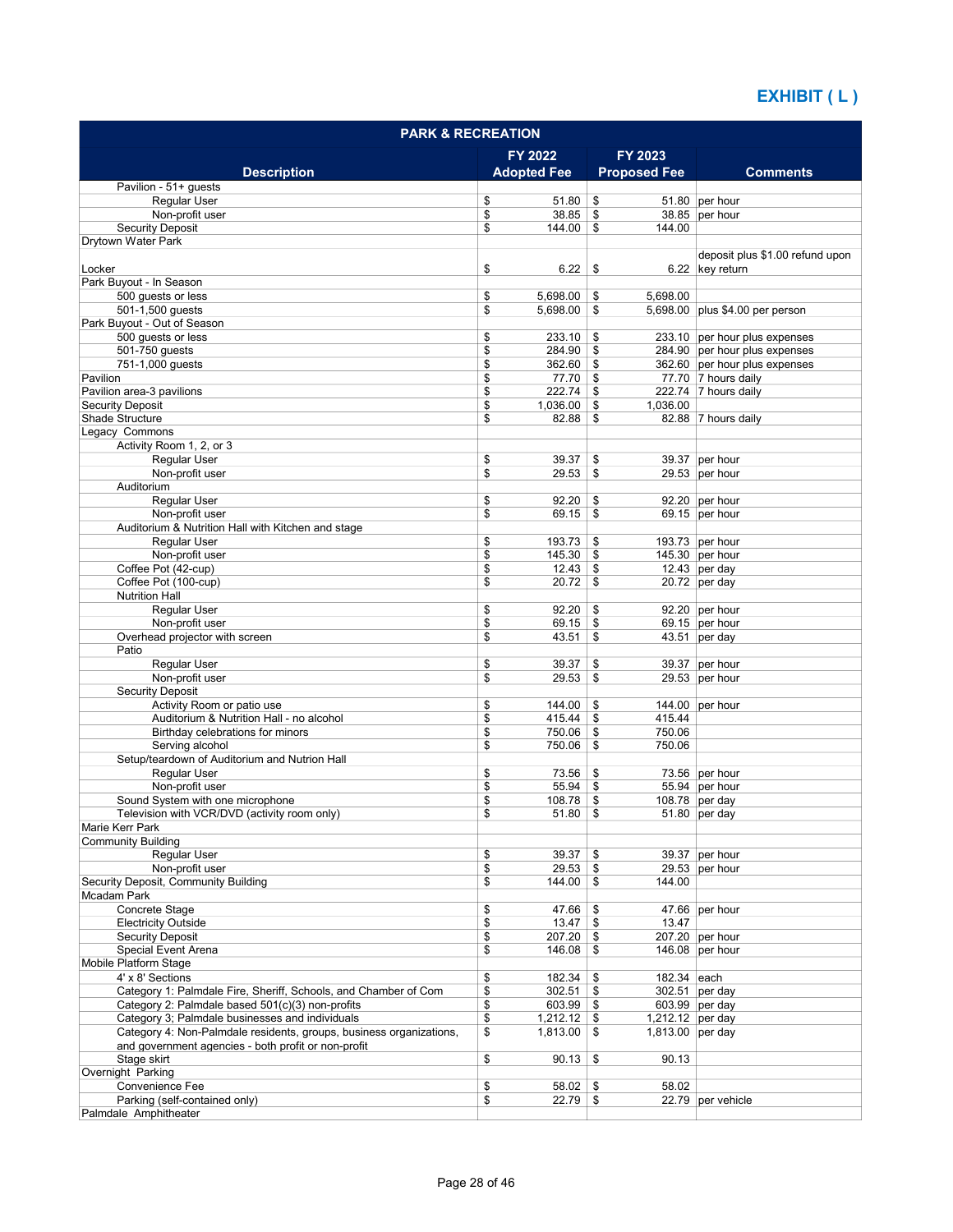| FY 2022<br><b>FY 2023</b><br><b>Description</b><br><b>Adopted Fee</b><br><b>Proposed Fee</b><br><b>Comments</b><br>259.00 fees based on 12-hour period,<br>259.00<br><b>Facility Use Application</b><br>\$<br>\$<br>subject to per hour charge<br>thereafter plus expenses<br>Grand Use - 3,001 - 10,000 patrons<br>Commercial<br>\$<br>15,540.00<br>15,540.00<br>\$<br>\$<br>IRC 501 (c)(3)(4)(5)(6) groups - advertised public event<br>$5,180.00$ \ \$<br>5,180.00<br>\$<br>IRC 501 (c)(3)(4)(5)(6) groups - private event<br>$5,698.00$ \\$<br>5,698.00<br><b>Security Deposit</b><br>$$1,500.00 -$<br>$$1,500.00 -$<br>\$3,500.00 plus<br>\$3,500.00 plus<br>expenses<br>expenses<br>Small-medium use - 1,000 -3,000 patrons<br>4-hour minimum, subject to per<br>hour charges thereafter<br>Commercial - private event<br>\$<br>362.60<br>362.60 per hour plus expenses<br>\$<br>\$<br>Commercial-public event<br>310.80<br>\$<br>310.80 per hour plus expenses<br>IRC 501 (c)(3)(4)(5)(6) groups - advertised public event<br>\$<br>233.10<br>233.10 per hour plus expenses<br>\$<br>\$<br>IRC 501 (c)(3)(4)(5)(6) groups - private event<br>259.00<br>\$<br>259.00 per hour plus expenses<br>\$250.00-\$1,000,<br>\$250.00-\$1,000,<br><b>Security Deposit</b><br>without equipment<br>without equipment<br>rental<br>rental<br>Palmdale Playhouse<br><b>Box Office Staff</b><br>\$<br>31.08<br>\$<br>31.08 per hour<br><b>Classroom Rental</b><br>\$<br>46.62<br>46.62 per hour<br>Commercial<br>\$<br>\$<br>36.26 per hour<br>Non-profit<br>36.26<br>\$<br><b>Concert Piano</b><br>\$<br>207.20<br>\$<br>207.20 per day<br>\$<br>Flyman/Other<br>31.08<br>\$<br>31.08 per hour<br>\$<br><b>Follow Spot Operator</b><br>31.08<br>\$<br>31.08 per hour<br>Follow Spot Rental<br>\$<br>31.08<br>\$<br>31.08 per spot per day<br><b>House Operations Staff</b><br>\$<br>31.08<br>\$<br>31.08 per hour<br>\$<br>Lavalieres<br>25.90<br>\$<br>25.90 each, per day<br>\$<br>155.40 Up to 8 mixes, must include<br><b>Monitor Mixing</b><br>155.40<br>\$<br>monitor engineer<br>Multi-media projector<br>\$<br>77.70<br>\$<br>77.70 per day<br>Non-Theatrical Rental<br>6 hours, includes 3 personnel<br>\$<br>Catering/cleaning fee<br>155.40<br>\$<br>155.40<br>\$<br><b>Security Deposit</b><br>518.00<br>\$<br>518.00<br>\$<br>Theatre rental (commercial)<br>751.10<br>\$<br>751.10<br>\$<br>Theatre rental (non-profit)<br>621.60<br>\$<br>621.60<br>Orchestra Pit<br>\$<br>466.20<br>\$<br>466.20 per rental<br>Orchestra Shells/Risers<br>\$<br>103.60<br>103.60<br>\$<br>\$<br>122.25 House tuner<br>Piano Tuning<br>122.25<br>\$<br>\$<br>\$<br>41.44 per hour, 2-hour minimum<br>Rigger<br>41.44<br>Studio Piano<br>\$<br>51.80<br>\$<br>$51.80$ per day<br>6 hours, includes personnel<br><b>Theatre Rental</b><br>Catering/Cleaning Fee<br>\$<br>155.40<br>\$<br>155.40<br>1,087.80<br>\$<br>1,087.80 \$<br>Commercial<br>\$<br>Non-profit<br>$1,010.10$ \$<br>1,010.10<br><b>Security Deposit</b><br>$1,036.00$ \$<br>1,036.00<br>\$<br><b>Ticketing Services</b><br>Percentage<br><b>Credit Card sales Printing</b><br>200% of credit card<br>200% of credit card<br>sales per ticket<br>sales per ticket<br>\$<br>0.26<br>Charge<br>$0.26$ \$<br>\$<br>77.70 \$<br>77.70<br>Set-up<br>Park Event Open Space<br>150' x 150'<br>Regular User<br>\$<br>80.81<br>80.81 per hour<br>\$<br>Non-profit user<br>\$<br>64.23<br>\$<br>64.23 per hour<br>300' x 300'<br>\$<br>Regular User<br>161.62 per hour<br>161.62<br>\$<br>\$<br>Non-profit user<br>129.50<br>\$<br>129.50 per hour<br>\$<br><b>Security Deposit</b><br>\$<br>\$250-\$1,000<br>Walk/Run<br>\$<br>103.60<br>\$<br>103.60 500 or less<br>\$<br>259.00<br>259.00 501 +<br>\$<br><b>Parkland Development Fees</b><br><b>Apartment Dwelling Unit</b><br>\$<br>4,838.12<br>\$<br>4,838.12 per bedroom constructed<br>Duplex or Triplex Dwelling Unit<br>\$<br>4,558.40<br>\$<br>4,558.40 per bedroom constructed<br>\$<br>Single Family Dwelling Unit<br>3,118.36<br>\$<br>3,118.36 per bedroom constructed | <b>PARK &amp; RECREATION</b> |  |  |  |  |  |  |
|-------------------------------------------------------------------------------------------------------------------------------------------------------------------------------------------------------------------------------------------------------------------------------------------------------------------------------------------------------------------------------------------------------------------------------------------------------------------------------------------------------------------------------------------------------------------------------------------------------------------------------------------------------------------------------------------------------------------------------------------------------------------------------------------------------------------------------------------------------------------------------------------------------------------------------------------------------------------------------------------------------------------------------------------------------------------------------------------------------------------------------------------------------------------------------------------------------------------------------------------------------------------------------------------------------------------------------------------------------------------------------------------------------------------------------------------------------------------------------------------------------------------------------------------------------------------------------------------------------------------------------------------------------------------------------------------------------------------------------------------------------------------------------------------------------------------------------------------------------------------------------------------------------------------------------------------------------------------------------------------------------------------------------------------------------------------------------------------------------------------------------------------------------------------------------------------------------------------------------------------------------------------------------------------------------------------------------------------------------------------------------------------------------------------------------------------------------------------------------------------------------------------------------------------------------------------------------------------------------------------------------------------------------------------------------------------------------------------------------------------------------------------------------------------------------------------------------------------------------------------------------------------------------------------------------------------------------------------------------------------------------------------------------------------------------------------------------------------------------------------------------------------------------------------------------------------------------------------------------------------------------------------------------------------------------------------------------------------------------------------------------------------------------------------------------------------------------------------------------------------------------------------------------------------------------------------------------------------------------------------------------------------------------------------------------------------------------------------------------------------------------------------------------------------------------------------------------------------------------------------------------------------------------------------------------------------------------------------------------------------------------------------------------------------------------------------------------------|------------------------------|--|--|--|--|--|--|
|                                                                                                                                                                                                                                                                                                                                                                                                                                                                                                                                                                                                                                                                                                                                                                                                                                                                                                                                                                                                                                                                                                                                                                                                                                                                                                                                                                                                                                                                                                                                                                                                                                                                                                                                                                                                                                                                                                                                                                                                                                                                                                                                                                                                                                                                                                                                                                                                                                                                                                                                                                                                                                                                                                                                                                                                                                                                                                                                                                                                                                                                                                                                                                                                                                                                                                                                                                                                                                                                                                                                                                                                                                                                                                                                                                                                                                                                                                                                                                                                                                                                                     |                              |  |  |  |  |  |  |
|                                                                                                                                                                                                                                                                                                                                                                                                                                                                                                                                                                                                                                                                                                                                                                                                                                                                                                                                                                                                                                                                                                                                                                                                                                                                                                                                                                                                                                                                                                                                                                                                                                                                                                                                                                                                                                                                                                                                                                                                                                                                                                                                                                                                                                                                                                                                                                                                                                                                                                                                                                                                                                                                                                                                                                                                                                                                                                                                                                                                                                                                                                                                                                                                                                                                                                                                                                                                                                                                                                                                                                                                                                                                                                                                                                                                                                                                                                                                                                                                                                                                                     |                              |  |  |  |  |  |  |
|                                                                                                                                                                                                                                                                                                                                                                                                                                                                                                                                                                                                                                                                                                                                                                                                                                                                                                                                                                                                                                                                                                                                                                                                                                                                                                                                                                                                                                                                                                                                                                                                                                                                                                                                                                                                                                                                                                                                                                                                                                                                                                                                                                                                                                                                                                                                                                                                                                                                                                                                                                                                                                                                                                                                                                                                                                                                                                                                                                                                                                                                                                                                                                                                                                                                                                                                                                                                                                                                                                                                                                                                                                                                                                                                                                                                                                                                                                                                                                                                                                                                                     |                              |  |  |  |  |  |  |
|                                                                                                                                                                                                                                                                                                                                                                                                                                                                                                                                                                                                                                                                                                                                                                                                                                                                                                                                                                                                                                                                                                                                                                                                                                                                                                                                                                                                                                                                                                                                                                                                                                                                                                                                                                                                                                                                                                                                                                                                                                                                                                                                                                                                                                                                                                                                                                                                                                                                                                                                                                                                                                                                                                                                                                                                                                                                                                                                                                                                                                                                                                                                                                                                                                                                                                                                                                                                                                                                                                                                                                                                                                                                                                                                                                                                                                                                                                                                                                                                                                                                                     |                              |  |  |  |  |  |  |
|                                                                                                                                                                                                                                                                                                                                                                                                                                                                                                                                                                                                                                                                                                                                                                                                                                                                                                                                                                                                                                                                                                                                                                                                                                                                                                                                                                                                                                                                                                                                                                                                                                                                                                                                                                                                                                                                                                                                                                                                                                                                                                                                                                                                                                                                                                                                                                                                                                                                                                                                                                                                                                                                                                                                                                                                                                                                                                                                                                                                                                                                                                                                                                                                                                                                                                                                                                                                                                                                                                                                                                                                                                                                                                                                                                                                                                                                                                                                                                                                                                                                                     |                              |  |  |  |  |  |  |
|                                                                                                                                                                                                                                                                                                                                                                                                                                                                                                                                                                                                                                                                                                                                                                                                                                                                                                                                                                                                                                                                                                                                                                                                                                                                                                                                                                                                                                                                                                                                                                                                                                                                                                                                                                                                                                                                                                                                                                                                                                                                                                                                                                                                                                                                                                                                                                                                                                                                                                                                                                                                                                                                                                                                                                                                                                                                                                                                                                                                                                                                                                                                                                                                                                                                                                                                                                                                                                                                                                                                                                                                                                                                                                                                                                                                                                                                                                                                                                                                                                                                                     |                              |  |  |  |  |  |  |
|                                                                                                                                                                                                                                                                                                                                                                                                                                                                                                                                                                                                                                                                                                                                                                                                                                                                                                                                                                                                                                                                                                                                                                                                                                                                                                                                                                                                                                                                                                                                                                                                                                                                                                                                                                                                                                                                                                                                                                                                                                                                                                                                                                                                                                                                                                                                                                                                                                                                                                                                                                                                                                                                                                                                                                                                                                                                                                                                                                                                                                                                                                                                                                                                                                                                                                                                                                                                                                                                                                                                                                                                                                                                                                                                                                                                                                                                                                                                                                                                                                                                                     |                              |  |  |  |  |  |  |
|                                                                                                                                                                                                                                                                                                                                                                                                                                                                                                                                                                                                                                                                                                                                                                                                                                                                                                                                                                                                                                                                                                                                                                                                                                                                                                                                                                                                                                                                                                                                                                                                                                                                                                                                                                                                                                                                                                                                                                                                                                                                                                                                                                                                                                                                                                                                                                                                                                                                                                                                                                                                                                                                                                                                                                                                                                                                                                                                                                                                                                                                                                                                                                                                                                                                                                                                                                                                                                                                                                                                                                                                                                                                                                                                                                                                                                                                                                                                                                                                                                                                                     |                              |  |  |  |  |  |  |
|                                                                                                                                                                                                                                                                                                                                                                                                                                                                                                                                                                                                                                                                                                                                                                                                                                                                                                                                                                                                                                                                                                                                                                                                                                                                                                                                                                                                                                                                                                                                                                                                                                                                                                                                                                                                                                                                                                                                                                                                                                                                                                                                                                                                                                                                                                                                                                                                                                                                                                                                                                                                                                                                                                                                                                                                                                                                                                                                                                                                                                                                                                                                                                                                                                                                                                                                                                                                                                                                                                                                                                                                                                                                                                                                                                                                                                                                                                                                                                                                                                                                                     |                              |  |  |  |  |  |  |
|                                                                                                                                                                                                                                                                                                                                                                                                                                                                                                                                                                                                                                                                                                                                                                                                                                                                                                                                                                                                                                                                                                                                                                                                                                                                                                                                                                                                                                                                                                                                                                                                                                                                                                                                                                                                                                                                                                                                                                                                                                                                                                                                                                                                                                                                                                                                                                                                                                                                                                                                                                                                                                                                                                                                                                                                                                                                                                                                                                                                                                                                                                                                                                                                                                                                                                                                                                                                                                                                                                                                                                                                                                                                                                                                                                                                                                                                                                                                                                                                                                                                                     |                              |  |  |  |  |  |  |
|                                                                                                                                                                                                                                                                                                                                                                                                                                                                                                                                                                                                                                                                                                                                                                                                                                                                                                                                                                                                                                                                                                                                                                                                                                                                                                                                                                                                                                                                                                                                                                                                                                                                                                                                                                                                                                                                                                                                                                                                                                                                                                                                                                                                                                                                                                                                                                                                                                                                                                                                                                                                                                                                                                                                                                                                                                                                                                                                                                                                                                                                                                                                                                                                                                                                                                                                                                                                                                                                                                                                                                                                                                                                                                                                                                                                                                                                                                                                                                                                                                                                                     |                              |  |  |  |  |  |  |
|                                                                                                                                                                                                                                                                                                                                                                                                                                                                                                                                                                                                                                                                                                                                                                                                                                                                                                                                                                                                                                                                                                                                                                                                                                                                                                                                                                                                                                                                                                                                                                                                                                                                                                                                                                                                                                                                                                                                                                                                                                                                                                                                                                                                                                                                                                                                                                                                                                                                                                                                                                                                                                                                                                                                                                                                                                                                                                                                                                                                                                                                                                                                                                                                                                                                                                                                                                                                                                                                                                                                                                                                                                                                                                                                                                                                                                                                                                                                                                                                                                                                                     |                              |  |  |  |  |  |  |
|                                                                                                                                                                                                                                                                                                                                                                                                                                                                                                                                                                                                                                                                                                                                                                                                                                                                                                                                                                                                                                                                                                                                                                                                                                                                                                                                                                                                                                                                                                                                                                                                                                                                                                                                                                                                                                                                                                                                                                                                                                                                                                                                                                                                                                                                                                                                                                                                                                                                                                                                                                                                                                                                                                                                                                                                                                                                                                                                                                                                                                                                                                                                                                                                                                                                                                                                                                                                                                                                                                                                                                                                                                                                                                                                                                                                                                                                                                                                                                                                                                                                                     |                              |  |  |  |  |  |  |
|                                                                                                                                                                                                                                                                                                                                                                                                                                                                                                                                                                                                                                                                                                                                                                                                                                                                                                                                                                                                                                                                                                                                                                                                                                                                                                                                                                                                                                                                                                                                                                                                                                                                                                                                                                                                                                                                                                                                                                                                                                                                                                                                                                                                                                                                                                                                                                                                                                                                                                                                                                                                                                                                                                                                                                                                                                                                                                                                                                                                                                                                                                                                                                                                                                                                                                                                                                                                                                                                                                                                                                                                                                                                                                                                                                                                                                                                                                                                                                                                                                                                                     |                              |  |  |  |  |  |  |
|                                                                                                                                                                                                                                                                                                                                                                                                                                                                                                                                                                                                                                                                                                                                                                                                                                                                                                                                                                                                                                                                                                                                                                                                                                                                                                                                                                                                                                                                                                                                                                                                                                                                                                                                                                                                                                                                                                                                                                                                                                                                                                                                                                                                                                                                                                                                                                                                                                                                                                                                                                                                                                                                                                                                                                                                                                                                                                                                                                                                                                                                                                                                                                                                                                                                                                                                                                                                                                                                                                                                                                                                                                                                                                                                                                                                                                                                                                                                                                                                                                                                                     |                              |  |  |  |  |  |  |
|                                                                                                                                                                                                                                                                                                                                                                                                                                                                                                                                                                                                                                                                                                                                                                                                                                                                                                                                                                                                                                                                                                                                                                                                                                                                                                                                                                                                                                                                                                                                                                                                                                                                                                                                                                                                                                                                                                                                                                                                                                                                                                                                                                                                                                                                                                                                                                                                                                                                                                                                                                                                                                                                                                                                                                                                                                                                                                                                                                                                                                                                                                                                                                                                                                                                                                                                                                                                                                                                                                                                                                                                                                                                                                                                                                                                                                                                                                                                                                                                                                                                                     |                              |  |  |  |  |  |  |
|                                                                                                                                                                                                                                                                                                                                                                                                                                                                                                                                                                                                                                                                                                                                                                                                                                                                                                                                                                                                                                                                                                                                                                                                                                                                                                                                                                                                                                                                                                                                                                                                                                                                                                                                                                                                                                                                                                                                                                                                                                                                                                                                                                                                                                                                                                                                                                                                                                                                                                                                                                                                                                                                                                                                                                                                                                                                                                                                                                                                                                                                                                                                                                                                                                                                                                                                                                                                                                                                                                                                                                                                                                                                                                                                                                                                                                                                                                                                                                                                                                                                                     |                              |  |  |  |  |  |  |
|                                                                                                                                                                                                                                                                                                                                                                                                                                                                                                                                                                                                                                                                                                                                                                                                                                                                                                                                                                                                                                                                                                                                                                                                                                                                                                                                                                                                                                                                                                                                                                                                                                                                                                                                                                                                                                                                                                                                                                                                                                                                                                                                                                                                                                                                                                                                                                                                                                                                                                                                                                                                                                                                                                                                                                                                                                                                                                                                                                                                                                                                                                                                                                                                                                                                                                                                                                                                                                                                                                                                                                                                                                                                                                                                                                                                                                                                                                                                                                                                                                                                                     |                              |  |  |  |  |  |  |
|                                                                                                                                                                                                                                                                                                                                                                                                                                                                                                                                                                                                                                                                                                                                                                                                                                                                                                                                                                                                                                                                                                                                                                                                                                                                                                                                                                                                                                                                                                                                                                                                                                                                                                                                                                                                                                                                                                                                                                                                                                                                                                                                                                                                                                                                                                                                                                                                                                                                                                                                                                                                                                                                                                                                                                                                                                                                                                                                                                                                                                                                                                                                                                                                                                                                                                                                                                                                                                                                                                                                                                                                                                                                                                                                                                                                                                                                                                                                                                                                                                                                                     |                              |  |  |  |  |  |  |
|                                                                                                                                                                                                                                                                                                                                                                                                                                                                                                                                                                                                                                                                                                                                                                                                                                                                                                                                                                                                                                                                                                                                                                                                                                                                                                                                                                                                                                                                                                                                                                                                                                                                                                                                                                                                                                                                                                                                                                                                                                                                                                                                                                                                                                                                                                                                                                                                                                                                                                                                                                                                                                                                                                                                                                                                                                                                                                                                                                                                                                                                                                                                                                                                                                                                                                                                                                                                                                                                                                                                                                                                                                                                                                                                                                                                                                                                                                                                                                                                                                                                                     |                              |  |  |  |  |  |  |
|                                                                                                                                                                                                                                                                                                                                                                                                                                                                                                                                                                                                                                                                                                                                                                                                                                                                                                                                                                                                                                                                                                                                                                                                                                                                                                                                                                                                                                                                                                                                                                                                                                                                                                                                                                                                                                                                                                                                                                                                                                                                                                                                                                                                                                                                                                                                                                                                                                                                                                                                                                                                                                                                                                                                                                                                                                                                                                                                                                                                                                                                                                                                                                                                                                                                                                                                                                                                                                                                                                                                                                                                                                                                                                                                                                                                                                                                                                                                                                                                                                                                                     |                              |  |  |  |  |  |  |
|                                                                                                                                                                                                                                                                                                                                                                                                                                                                                                                                                                                                                                                                                                                                                                                                                                                                                                                                                                                                                                                                                                                                                                                                                                                                                                                                                                                                                                                                                                                                                                                                                                                                                                                                                                                                                                                                                                                                                                                                                                                                                                                                                                                                                                                                                                                                                                                                                                                                                                                                                                                                                                                                                                                                                                                                                                                                                                                                                                                                                                                                                                                                                                                                                                                                                                                                                                                                                                                                                                                                                                                                                                                                                                                                                                                                                                                                                                                                                                                                                                                                                     |                              |  |  |  |  |  |  |
|                                                                                                                                                                                                                                                                                                                                                                                                                                                                                                                                                                                                                                                                                                                                                                                                                                                                                                                                                                                                                                                                                                                                                                                                                                                                                                                                                                                                                                                                                                                                                                                                                                                                                                                                                                                                                                                                                                                                                                                                                                                                                                                                                                                                                                                                                                                                                                                                                                                                                                                                                                                                                                                                                                                                                                                                                                                                                                                                                                                                                                                                                                                                                                                                                                                                                                                                                                                                                                                                                                                                                                                                                                                                                                                                                                                                                                                                                                                                                                                                                                                                                     |                              |  |  |  |  |  |  |
|                                                                                                                                                                                                                                                                                                                                                                                                                                                                                                                                                                                                                                                                                                                                                                                                                                                                                                                                                                                                                                                                                                                                                                                                                                                                                                                                                                                                                                                                                                                                                                                                                                                                                                                                                                                                                                                                                                                                                                                                                                                                                                                                                                                                                                                                                                                                                                                                                                                                                                                                                                                                                                                                                                                                                                                                                                                                                                                                                                                                                                                                                                                                                                                                                                                                                                                                                                                                                                                                                                                                                                                                                                                                                                                                                                                                                                                                                                                                                                                                                                                                                     |                              |  |  |  |  |  |  |
|                                                                                                                                                                                                                                                                                                                                                                                                                                                                                                                                                                                                                                                                                                                                                                                                                                                                                                                                                                                                                                                                                                                                                                                                                                                                                                                                                                                                                                                                                                                                                                                                                                                                                                                                                                                                                                                                                                                                                                                                                                                                                                                                                                                                                                                                                                                                                                                                                                                                                                                                                                                                                                                                                                                                                                                                                                                                                                                                                                                                                                                                                                                                                                                                                                                                                                                                                                                                                                                                                                                                                                                                                                                                                                                                                                                                                                                                                                                                                                                                                                                                                     |                              |  |  |  |  |  |  |
|                                                                                                                                                                                                                                                                                                                                                                                                                                                                                                                                                                                                                                                                                                                                                                                                                                                                                                                                                                                                                                                                                                                                                                                                                                                                                                                                                                                                                                                                                                                                                                                                                                                                                                                                                                                                                                                                                                                                                                                                                                                                                                                                                                                                                                                                                                                                                                                                                                                                                                                                                                                                                                                                                                                                                                                                                                                                                                                                                                                                                                                                                                                                                                                                                                                                                                                                                                                                                                                                                                                                                                                                                                                                                                                                                                                                                                                                                                                                                                                                                                                                                     |                              |  |  |  |  |  |  |
|                                                                                                                                                                                                                                                                                                                                                                                                                                                                                                                                                                                                                                                                                                                                                                                                                                                                                                                                                                                                                                                                                                                                                                                                                                                                                                                                                                                                                                                                                                                                                                                                                                                                                                                                                                                                                                                                                                                                                                                                                                                                                                                                                                                                                                                                                                                                                                                                                                                                                                                                                                                                                                                                                                                                                                                                                                                                                                                                                                                                                                                                                                                                                                                                                                                                                                                                                                                                                                                                                                                                                                                                                                                                                                                                                                                                                                                                                                                                                                                                                                                                                     |                              |  |  |  |  |  |  |
|                                                                                                                                                                                                                                                                                                                                                                                                                                                                                                                                                                                                                                                                                                                                                                                                                                                                                                                                                                                                                                                                                                                                                                                                                                                                                                                                                                                                                                                                                                                                                                                                                                                                                                                                                                                                                                                                                                                                                                                                                                                                                                                                                                                                                                                                                                                                                                                                                                                                                                                                                                                                                                                                                                                                                                                                                                                                                                                                                                                                                                                                                                                                                                                                                                                                                                                                                                                                                                                                                                                                                                                                                                                                                                                                                                                                                                                                                                                                                                                                                                                                                     |                              |  |  |  |  |  |  |
|                                                                                                                                                                                                                                                                                                                                                                                                                                                                                                                                                                                                                                                                                                                                                                                                                                                                                                                                                                                                                                                                                                                                                                                                                                                                                                                                                                                                                                                                                                                                                                                                                                                                                                                                                                                                                                                                                                                                                                                                                                                                                                                                                                                                                                                                                                                                                                                                                                                                                                                                                                                                                                                                                                                                                                                                                                                                                                                                                                                                                                                                                                                                                                                                                                                                                                                                                                                                                                                                                                                                                                                                                                                                                                                                                                                                                                                                                                                                                                                                                                                                                     |                              |  |  |  |  |  |  |
|                                                                                                                                                                                                                                                                                                                                                                                                                                                                                                                                                                                                                                                                                                                                                                                                                                                                                                                                                                                                                                                                                                                                                                                                                                                                                                                                                                                                                                                                                                                                                                                                                                                                                                                                                                                                                                                                                                                                                                                                                                                                                                                                                                                                                                                                                                                                                                                                                                                                                                                                                                                                                                                                                                                                                                                                                                                                                                                                                                                                                                                                                                                                                                                                                                                                                                                                                                                                                                                                                                                                                                                                                                                                                                                                                                                                                                                                                                                                                                                                                                                                                     |                              |  |  |  |  |  |  |
|                                                                                                                                                                                                                                                                                                                                                                                                                                                                                                                                                                                                                                                                                                                                                                                                                                                                                                                                                                                                                                                                                                                                                                                                                                                                                                                                                                                                                                                                                                                                                                                                                                                                                                                                                                                                                                                                                                                                                                                                                                                                                                                                                                                                                                                                                                                                                                                                                                                                                                                                                                                                                                                                                                                                                                                                                                                                                                                                                                                                                                                                                                                                                                                                                                                                                                                                                                                                                                                                                                                                                                                                                                                                                                                                                                                                                                                                                                                                                                                                                                                                                     |                              |  |  |  |  |  |  |
|                                                                                                                                                                                                                                                                                                                                                                                                                                                                                                                                                                                                                                                                                                                                                                                                                                                                                                                                                                                                                                                                                                                                                                                                                                                                                                                                                                                                                                                                                                                                                                                                                                                                                                                                                                                                                                                                                                                                                                                                                                                                                                                                                                                                                                                                                                                                                                                                                                                                                                                                                                                                                                                                                                                                                                                                                                                                                                                                                                                                                                                                                                                                                                                                                                                                                                                                                                                                                                                                                                                                                                                                                                                                                                                                                                                                                                                                                                                                                                                                                                                                                     |                              |  |  |  |  |  |  |
|                                                                                                                                                                                                                                                                                                                                                                                                                                                                                                                                                                                                                                                                                                                                                                                                                                                                                                                                                                                                                                                                                                                                                                                                                                                                                                                                                                                                                                                                                                                                                                                                                                                                                                                                                                                                                                                                                                                                                                                                                                                                                                                                                                                                                                                                                                                                                                                                                                                                                                                                                                                                                                                                                                                                                                                                                                                                                                                                                                                                                                                                                                                                                                                                                                                                                                                                                                                                                                                                                                                                                                                                                                                                                                                                                                                                                                                                                                                                                                                                                                                                                     |                              |  |  |  |  |  |  |
|                                                                                                                                                                                                                                                                                                                                                                                                                                                                                                                                                                                                                                                                                                                                                                                                                                                                                                                                                                                                                                                                                                                                                                                                                                                                                                                                                                                                                                                                                                                                                                                                                                                                                                                                                                                                                                                                                                                                                                                                                                                                                                                                                                                                                                                                                                                                                                                                                                                                                                                                                                                                                                                                                                                                                                                                                                                                                                                                                                                                                                                                                                                                                                                                                                                                                                                                                                                                                                                                                                                                                                                                                                                                                                                                                                                                                                                                                                                                                                                                                                                                                     |                              |  |  |  |  |  |  |
|                                                                                                                                                                                                                                                                                                                                                                                                                                                                                                                                                                                                                                                                                                                                                                                                                                                                                                                                                                                                                                                                                                                                                                                                                                                                                                                                                                                                                                                                                                                                                                                                                                                                                                                                                                                                                                                                                                                                                                                                                                                                                                                                                                                                                                                                                                                                                                                                                                                                                                                                                                                                                                                                                                                                                                                                                                                                                                                                                                                                                                                                                                                                                                                                                                                                                                                                                                                                                                                                                                                                                                                                                                                                                                                                                                                                                                                                                                                                                                                                                                                                                     |                              |  |  |  |  |  |  |
|                                                                                                                                                                                                                                                                                                                                                                                                                                                                                                                                                                                                                                                                                                                                                                                                                                                                                                                                                                                                                                                                                                                                                                                                                                                                                                                                                                                                                                                                                                                                                                                                                                                                                                                                                                                                                                                                                                                                                                                                                                                                                                                                                                                                                                                                                                                                                                                                                                                                                                                                                                                                                                                                                                                                                                                                                                                                                                                                                                                                                                                                                                                                                                                                                                                                                                                                                                                                                                                                                                                                                                                                                                                                                                                                                                                                                                                                                                                                                                                                                                                                                     |                              |  |  |  |  |  |  |
|                                                                                                                                                                                                                                                                                                                                                                                                                                                                                                                                                                                                                                                                                                                                                                                                                                                                                                                                                                                                                                                                                                                                                                                                                                                                                                                                                                                                                                                                                                                                                                                                                                                                                                                                                                                                                                                                                                                                                                                                                                                                                                                                                                                                                                                                                                                                                                                                                                                                                                                                                                                                                                                                                                                                                                                                                                                                                                                                                                                                                                                                                                                                                                                                                                                                                                                                                                                                                                                                                                                                                                                                                                                                                                                                                                                                                                                                                                                                                                                                                                                                                     |                              |  |  |  |  |  |  |
|                                                                                                                                                                                                                                                                                                                                                                                                                                                                                                                                                                                                                                                                                                                                                                                                                                                                                                                                                                                                                                                                                                                                                                                                                                                                                                                                                                                                                                                                                                                                                                                                                                                                                                                                                                                                                                                                                                                                                                                                                                                                                                                                                                                                                                                                                                                                                                                                                                                                                                                                                                                                                                                                                                                                                                                                                                                                                                                                                                                                                                                                                                                                                                                                                                                                                                                                                                                                                                                                                                                                                                                                                                                                                                                                                                                                                                                                                                                                                                                                                                                                                     |                              |  |  |  |  |  |  |
|                                                                                                                                                                                                                                                                                                                                                                                                                                                                                                                                                                                                                                                                                                                                                                                                                                                                                                                                                                                                                                                                                                                                                                                                                                                                                                                                                                                                                                                                                                                                                                                                                                                                                                                                                                                                                                                                                                                                                                                                                                                                                                                                                                                                                                                                                                                                                                                                                                                                                                                                                                                                                                                                                                                                                                                                                                                                                                                                                                                                                                                                                                                                                                                                                                                                                                                                                                                                                                                                                                                                                                                                                                                                                                                                                                                                                                                                                                                                                                                                                                                                                     |                              |  |  |  |  |  |  |
|                                                                                                                                                                                                                                                                                                                                                                                                                                                                                                                                                                                                                                                                                                                                                                                                                                                                                                                                                                                                                                                                                                                                                                                                                                                                                                                                                                                                                                                                                                                                                                                                                                                                                                                                                                                                                                                                                                                                                                                                                                                                                                                                                                                                                                                                                                                                                                                                                                                                                                                                                                                                                                                                                                                                                                                                                                                                                                                                                                                                                                                                                                                                                                                                                                                                                                                                                                                                                                                                                                                                                                                                                                                                                                                                                                                                                                                                                                                                                                                                                                                                                     |                              |  |  |  |  |  |  |
|                                                                                                                                                                                                                                                                                                                                                                                                                                                                                                                                                                                                                                                                                                                                                                                                                                                                                                                                                                                                                                                                                                                                                                                                                                                                                                                                                                                                                                                                                                                                                                                                                                                                                                                                                                                                                                                                                                                                                                                                                                                                                                                                                                                                                                                                                                                                                                                                                                                                                                                                                                                                                                                                                                                                                                                                                                                                                                                                                                                                                                                                                                                                                                                                                                                                                                                                                                                                                                                                                                                                                                                                                                                                                                                                                                                                                                                                                                                                                                                                                                                                                     |                              |  |  |  |  |  |  |
|                                                                                                                                                                                                                                                                                                                                                                                                                                                                                                                                                                                                                                                                                                                                                                                                                                                                                                                                                                                                                                                                                                                                                                                                                                                                                                                                                                                                                                                                                                                                                                                                                                                                                                                                                                                                                                                                                                                                                                                                                                                                                                                                                                                                                                                                                                                                                                                                                                                                                                                                                                                                                                                                                                                                                                                                                                                                                                                                                                                                                                                                                                                                                                                                                                                                                                                                                                                                                                                                                                                                                                                                                                                                                                                                                                                                                                                                                                                                                                                                                                                                                     |                              |  |  |  |  |  |  |
|                                                                                                                                                                                                                                                                                                                                                                                                                                                                                                                                                                                                                                                                                                                                                                                                                                                                                                                                                                                                                                                                                                                                                                                                                                                                                                                                                                                                                                                                                                                                                                                                                                                                                                                                                                                                                                                                                                                                                                                                                                                                                                                                                                                                                                                                                                                                                                                                                                                                                                                                                                                                                                                                                                                                                                                                                                                                                                                                                                                                                                                                                                                                                                                                                                                                                                                                                                                                                                                                                                                                                                                                                                                                                                                                                                                                                                                                                                                                                                                                                                                                                     |                              |  |  |  |  |  |  |
|                                                                                                                                                                                                                                                                                                                                                                                                                                                                                                                                                                                                                                                                                                                                                                                                                                                                                                                                                                                                                                                                                                                                                                                                                                                                                                                                                                                                                                                                                                                                                                                                                                                                                                                                                                                                                                                                                                                                                                                                                                                                                                                                                                                                                                                                                                                                                                                                                                                                                                                                                                                                                                                                                                                                                                                                                                                                                                                                                                                                                                                                                                                                                                                                                                                                                                                                                                                                                                                                                                                                                                                                                                                                                                                                                                                                                                                                                                                                                                                                                                                                                     |                              |  |  |  |  |  |  |
|                                                                                                                                                                                                                                                                                                                                                                                                                                                                                                                                                                                                                                                                                                                                                                                                                                                                                                                                                                                                                                                                                                                                                                                                                                                                                                                                                                                                                                                                                                                                                                                                                                                                                                                                                                                                                                                                                                                                                                                                                                                                                                                                                                                                                                                                                                                                                                                                                                                                                                                                                                                                                                                                                                                                                                                                                                                                                                                                                                                                                                                                                                                                                                                                                                                                                                                                                                                                                                                                                                                                                                                                                                                                                                                                                                                                                                                                                                                                                                                                                                                                                     |                              |  |  |  |  |  |  |
|                                                                                                                                                                                                                                                                                                                                                                                                                                                                                                                                                                                                                                                                                                                                                                                                                                                                                                                                                                                                                                                                                                                                                                                                                                                                                                                                                                                                                                                                                                                                                                                                                                                                                                                                                                                                                                                                                                                                                                                                                                                                                                                                                                                                                                                                                                                                                                                                                                                                                                                                                                                                                                                                                                                                                                                                                                                                                                                                                                                                                                                                                                                                                                                                                                                                                                                                                                                                                                                                                                                                                                                                                                                                                                                                                                                                                                                                                                                                                                                                                                                                                     |                              |  |  |  |  |  |  |
|                                                                                                                                                                                                                                                                                                                                                                                                                                                                                                                                                                                                                                                                                                                                                                                                                                                                                                                                                                                                                                                                                                                                                                                                                                                                                                                                                                                                                                                                                                                                                                                                                                                                                                                                                                                                                                                                                                                                                                                                                                                                                                                                                                                                                                                                                                                                                                                                                                                                                                                                                                                                                                                                                                                                                                                                                                                                                                                                                                                                                                                                                                                                                                                                                                                                                                                                                                                                                                                                                                                                                                                                                                                                                                                                                                                                                                                                                                                                                                                                                                                                                     |                              |  |  |  |  |  |  |
|                                                                                                                                                                                                                                                                                                                                                                                                                                                                                                                                                                                                                                                                                                                                                                                                                                                                                                                                                                                                                                                                                                                                                                                                                                                                                                                                                                                                                                                                                                                                                                                                                                                                                                                                                                                                                                                                                                                                                                                                                                                                                                                                                                                                                                                                                                                                                                                                                                                                                                                                                                                                                                                                                                                                                                                                                                                                                                                                                                                                                                                                                                                                                                                                                                                                                                                                                                                                                                                                                                                                                                                                                                                                                                                                                                                                                                                                                                                                                                                                                                                                                     |                              |  |  |  |  |  |  |
|                                                                                                                                                                                                                                                                                                                                                                                                                                                                                                                                                                                                                                                                                                                                                                                                                                                                                                                                                                                                                                                                                                                                                                                                                                                                                                                                                                                                                                                                                                                                                                                                                                                                                                                                                                                                                                                                                                                                                                                                                                                                                                                                                                                                                                                                                                                                                                                                                                                                                                                                                                                                                                                                                                                                                                                                                                                                                                                                                                                                                                                                                                                                                                                                                                                                                                                                                                                                                                                                                                                                                                                                                                                                                                                                                                                                                                                                                                                                                                                                                                                                                     |                              |  |  |  |  |  |  |
|                                                                                                                                                                                                                                                                                                                                                                                                                                                                                                                                                                                                                                                                                                                                                                                                                                                                                                                                                                                                                                                                                                                                                                                                                                                                                                                                                                                                                                                                                                                                                                                                                                                                                                                                                                                                                                                                                                                                                                                                                                                                                                                                                                                                                                                                                                                                                                                                                                                                                                                                                                                                                                                                                                                                                                                                                                                                                                                                                                                                                                                                                                                                                                                                                                                                                                                                                                                                                                                                                                                                                                                                                                                                                                                                                                                                                                                                                                                                                                                                                                                                                     |                              |  |  |  |  |  |  |
|                                                                                                                                                                                                                                                                                                                                                                                                                                                                                                                                                                                                                                                                                                                                                                                                                                                                                                                                                                                                                                                                                                                                                                                                                                                                                                                                                                                                                                                                                                                                                                                                                                                                                                                                                                                                                                                                                                                                                                                                                                                                                                                                                                                                                                                                                                                                                                                                                                                                                                                                                                                                                                                                                                                                                                                                                                                                                                                                                                                                                                                                                                                                                                                                                                                                                                                                                                                                                                                                                                                                                                                                                                                                                                                                                                                                                                                                                                                                                                                                                                                                                     |                              |  |  |  |  |  |  |
|                                                                                                                                                                                                                                                                                                                                                                                                                                                                                                                                                                                                                                                                                                                                                                                                                                                                                                                                                                                                                                                                                                                                                                                                                                                                                                                                                                                                                                                                                                                                                                                                                                                                                                                                                                                                                                                                                                                                                                                                                                                                                                                                                                                                                                                                                                                                                                                                                                                                                                                                                                                                                                                                                                                                                                                                                                                                                                                                                                                                                                                                                                                                                                                                                                                                                                                                                                                                                                                                                                                                                                                                                                                                                                                                                                                                                                                                                                                                                                                                                                                                                     |                              |  |  |  |  |  |  |
|                                                                                                                                                                                                                                                                                                                                                                                                                                                                                                                                                                                                                                                                                                                                                                                                                                                                                                                                                                                                                                                                                                                                                                                                                                                                                                                                                                                                                                                                                                                                                                                                                                                                                                                                                                                                                                                                                                                                                                                                                                                                                                                                                                                                                                                                                                                                                                                                                                                                                                                                                                                                                                                                                                                                                                                                                                                                                                                                                                                                                                                                                                                                                                                                                                                                                                                                                                                                                                                                                                                                                                                                                                                                                                                                                                                                                                                                                                                                                                                                                                                                                     |                              |  |  |  |  |  |  |
|                                                                                                                                                                                                                                                                                                                                                                                                                                                                                                                                                                                                                                                                                                                                                                                                                                                                                                                                                                                                                                                                                                                                                                                                                                                                                                                                                                                                                                                                                                                                                                                                                                                                                                                                                                                                                                                                                                                                                                                                                                                                                                                                                                                                                                                                                                                                                                                                                                                                                                                                                                                                                                                                                                                                                                                                                                                                                                                                                                                                                                                                                                                                                                                                                                                                                                                                                                                                                                                                                                                                                                                                                                                                                                                                                                                                                                                                                                                                                                                                                                                                                     |                              |  |  |  |  |  |  |
|                                                                                                                                                                                                                                                                                                                                                                                                                                                                                                                                                                                                                                                                                                                                                                                                                                                                                                                                                                                                                                                                                                                                                                                                                                                                                                                                                                                                                                                                                                                                                                                                                                                                                                                                                                                                                                                                                                                                                                                                                                                                                                                                                                                                                                                                                                                                                                                                                                                                                                                                                                                                                                                                                                                                                                                                                                                                                                                                                                                                                                                                                                                                                                                                                                                                                                                                                                                                                                                                                                                                                                                                                                                                                                                                                                                                                                                                                                                                                                                                                                                                                     | Poncitlan Square             |  |  |  |  |  |  |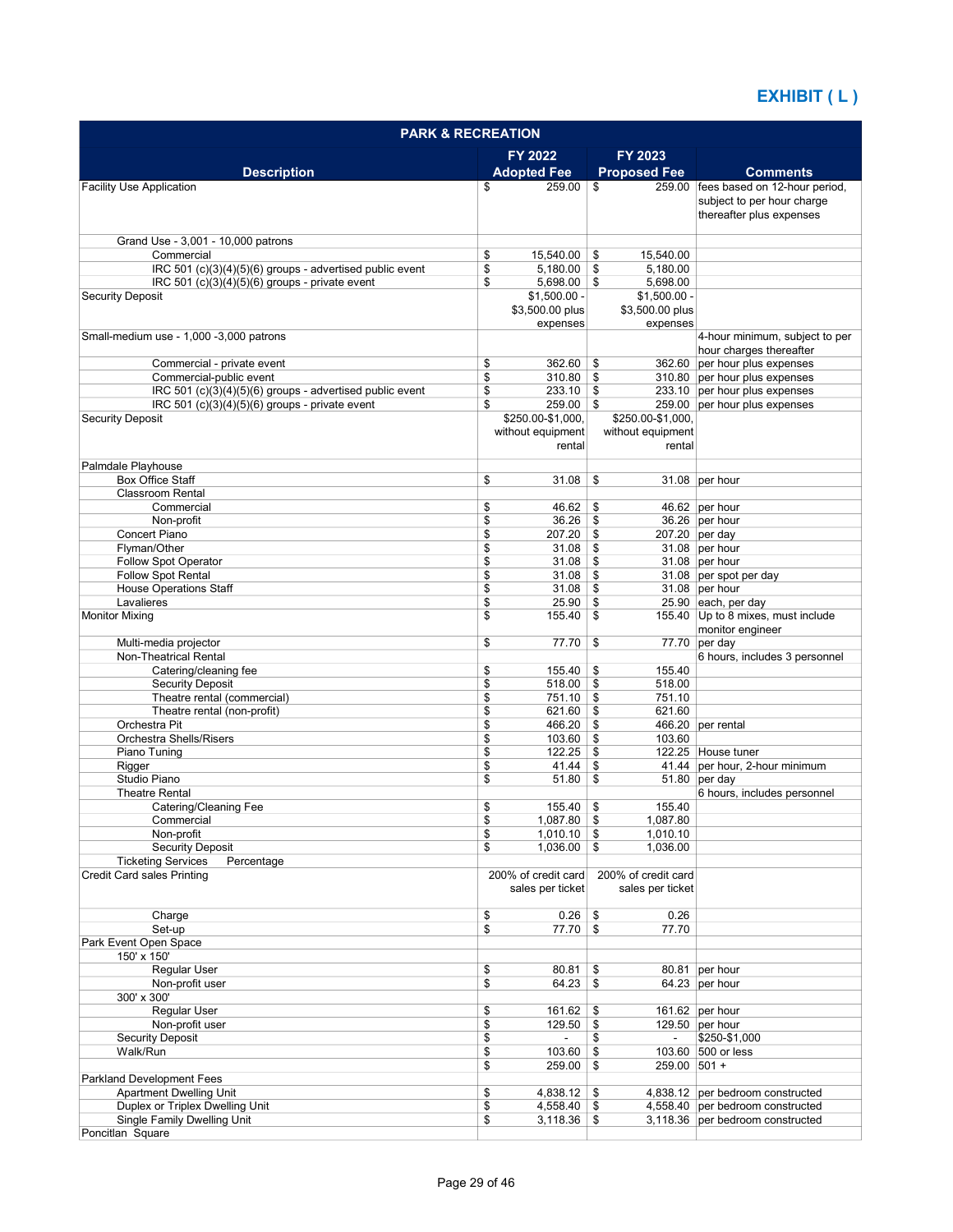| <b>PARK &amp; RECREATION</b>                          |                              |                     |                                                                   |  |  |  |
|-------------------------------------------------------|------------------------------|---------------------|-------------------------------------------------------------------|--|--|--|
|                                                       | FY 2022                      | FY 2023             |                                                                   |  |  |  |
| <b>Description</b>                                    | <b>Adopted Fee</b>           | <b>Proposed Fee</b> | <b>Comments</b>                                                   |  |  |  |
| Small Use - 100 or less patrons                       | 49.73<br>\$                  | \$                  | 49.73 per hour                                                    |  |  |  |
| Small Use with electricity - 100 or less patrons      | \$<br>64.23                  | \$                  | 64.23 per hour                                                    |  |  |  |
| <b>Recreation Centers</b><br>Activity Room 1, 2, or 3 | \$<br>39.37                  | \$                  |                                                                   |  |  |  |
|                                                       | \$<br>29.53                  | \$                  | 39.37 per hour, regular user<br>29.53 per hour, non-profit user   |  |  |  |
| Activity Room and Patio                               | \$<br>47.66                  | \$                  | 47.66 per hour, regular user                                      |  |  |  |
|                                                       | \$<br>$35.74$ \\$            |                     | 35.74 per hour, non-profit user                                   |  |  |  |
| <b>Additional Microphone</b>                          | \$<br>$33.15$ \ \$           |                     | $33.15$ per day                                                   |  |  |  |
| Aerobic/Dance Studio                                  | \$<br>39.37                  | \$                  | 39.37 per hour                                                    |  |  |  |
|                                                       |                              |                     | per day, \$0.50 each additional                                   |  |  |  |
| Chairs (gym only)                                     | \$<br>37.30                  | \$<br>37.30 chair   |                                                                   |  |  |  |
| <b>Gymnasium Floor Covering</b>                       | \$<br>463.09                 | \$                  | 463.09 per use                                                    |  |  |  |
| Gymnasium - Full Court (2-hour minimum)               | 145.04<br>\$<br>\$<br>108.78 | \$<br>\$            | 145.04 per hour, regular user<br>108.78 per hour, non-profit user |  |  |  |
|                                                       |                              |                     |                                                                   |  |  |  |
| Gymnasium - Half Court (2-hour minimum)               | \$<br>95.31                  | \$                  | 95.31 per hour, regular user                                      |  |  |  |
|                                                       | \$<br>71.48                  | \$                  | 71.48 per hour, non-profit user                                   |  |  |  |
| Gymnasium - Organized Youth League                    | \$<br>56.98                  | \$                  | 56.98 per hour, non-profit user                                   |  |  |  |
| Kitchen                                               | \$<br>10.36                  | \$                  | 10.36 per hour                                                    |  |  |  |
| Overhead Projector with Screen                        | \$<br>$43.51$ \\$            |                     | $43.51$ per day                                                   |  |  |  |
| <b>Security Deposit</b>                               |                              |                     |                                                                   |  |  |  |
| Gymnasium                                             | \$<br>702.41                 | 702.41<br>\$        |                                                                   |  |  |  |
| <b>Activity Room</b>                                  | \$<br>144.00                 | 144.00<br>\$        |                                                                   |  |  |  |
| Setup and teardown of gymnasium                       | \$<br>59.05                  | \$                  | 59.05 per hour                                                    |  |  |  |
|                                                       |                              |                     | per day, \$32 additional                                          |  |  |  |
| Sound System with one microphone                      | \$<br>108.78                 | \$                  | 108.78 microphone per day                                         |  |  |  |
| Tables (gym only)<br>Television/DVD/VCR               | \$<br>1.04                   | \$                  | 1.04 per table per day<br>$51.80$ per day                         |  |  |  |
| Volleyball Net                                        | \$<br>51.80<br>\$<br>84.95   | \$<br>\$            | 84.95 per day                                                     |  |  |  |
| Soccer Fields                                         |                              |                     |                                                                   |  |  |  |
| Field without staffing                                |                              |                     |                                                                   |  |  |  |
| Regular User                                          | \$<br>16.58                  | \$                  | 16.58 per hour                                                    |  |  |  |
| Non-profit user                                       | \$<br>12.43                  | \$                  | 12.43 per hour                                                    |  |  |  |
| Lighting                                              |                              |                     |                                                                   |  |  |  |
| Regular User                                          | \$<br>24.86                  | \$                  | 24.86 per hour                                                    |  |  |  |
| Non-profit user                                       | \$<br>18.65                  | \$                  | 18.65 per hour                                                    |  |  |  |
| Lining                                                | \$<br>103.60                 | \$                  | 103.60 per field                                                  |  |  |  |
| Off season rate                                       |                              |                     |                                                                   |  |  |  |
| Palmdale organized youth soccer leagues               |                              |                     |                                                                   |  |  |  |
| Field<br>Field with lights                            | \$<br>9.32<br>\$<br>13.47    | \$<br>\$            | 9.32 per hour<br>13.47 per hour                                   |  |  |  |
| <b>Season Rates</b>                                   |                              |                     |                                                                   |  |  |  |
|                                                       |                              |                     | per hour, per field, practices                                    |  |  |  |
| Palmdale organized youth soccer leagues               | \$<br>3.11                   | \$                  | $3.11$ and games                                                  |  |  |  |
|                                                       |                              |                     | per hour, per field, practices                                    |  |  |  |
| Palmdale organized youth football leagues             | \$<br>6.22                   | \$                  | 6.22 and games                                                    |  |  |  |
|                                                       |                              |                     | per hour, per field, practices                                    |  |  |  |
| Palmdale Organized youth or adult leagues             | \$<br>$16.58$ \$             |                     | 16.58 and games                                                   |  |  |  |
| <b>Security Deposit</b>                               | \$<br>134.68                 | \$                  | 134.68 per field                                                  |  |  |  |
| Set-up and Lining                                     | \$<br>$176.12$ \$            |                     | $176.12$ per field                                                |  |  |  |
| Tournaments                                           |                              |                     |                                                                   |  |  |  |
| Field without staffing                                | \$<br>13.47                  | \$                  | 13.47 per hour per field                                          |  |  |  |
| Field with lights without staffing<br>Softball Fields | \$<br>23.83                  | \$                  | 23.83 per hour per field                                          |  |  |  |
| Field lining and prepping                             |                              |                     |                                                                   |  |  |  |
| Regular User                                          | \$<br>41.44                  | \$                  | 41.44 per hour                                                    |  |  |  |
| Non-profit user                                       | \$<br>31.08                  | \$                  | 31.08 per hour                                                    |  |  |  |
| <b>Field Rental</b>                                   |                              |                     |                                                                   |  |  |  |
| <b>Reqular User</b>                                   | \$<br>25.90                  | \$                  | 25.90 per hour                                                    |  |  |  |
| Non-profit user                                       | \$<br>19.43                  | \$                  | 19.43 per hour                                                    |  |  |  |
| Field with Lights                                     |                              |                     |                                                                   |  |  |  |
| Regular User                                          | \$<br>32.12                  | \$                  | $32.12$ per hour                                                  |  |  |  |
| Non-profit user                                       | \$<br>24.09                  | \$                  | 24.09 per hour                                                    |  |  |  |
| Season Rates (games only)                             |                              |                     |                                                                   |  |  |  |
| Palmdale organized youth leagues                      | \$<br>16.58                  | \$<br>16.58         |                                                                   |  |  |  |
| Tournaments                                           |                              |                     |                                                                   |  |  |  |
| <b>Field Preparation</b>                              | 41.44<br>\$                  | \$                  | 41.44 per field                                                   |  |  |  |
| Lighting<br>Single field                              | \$<br>155.40                 |                     | 12.43 per field, per hour                                         |  |  |  |
| Single field 1/2 day or 6-hours or less               | \$<br>\$<br>82.88            | \$<br>82.88<br>\$   | 155.40 per day                                                    |  |  |  |
| <b>Swimming Pools</b>                                 |                              |                     |                                                                   |  |  |  |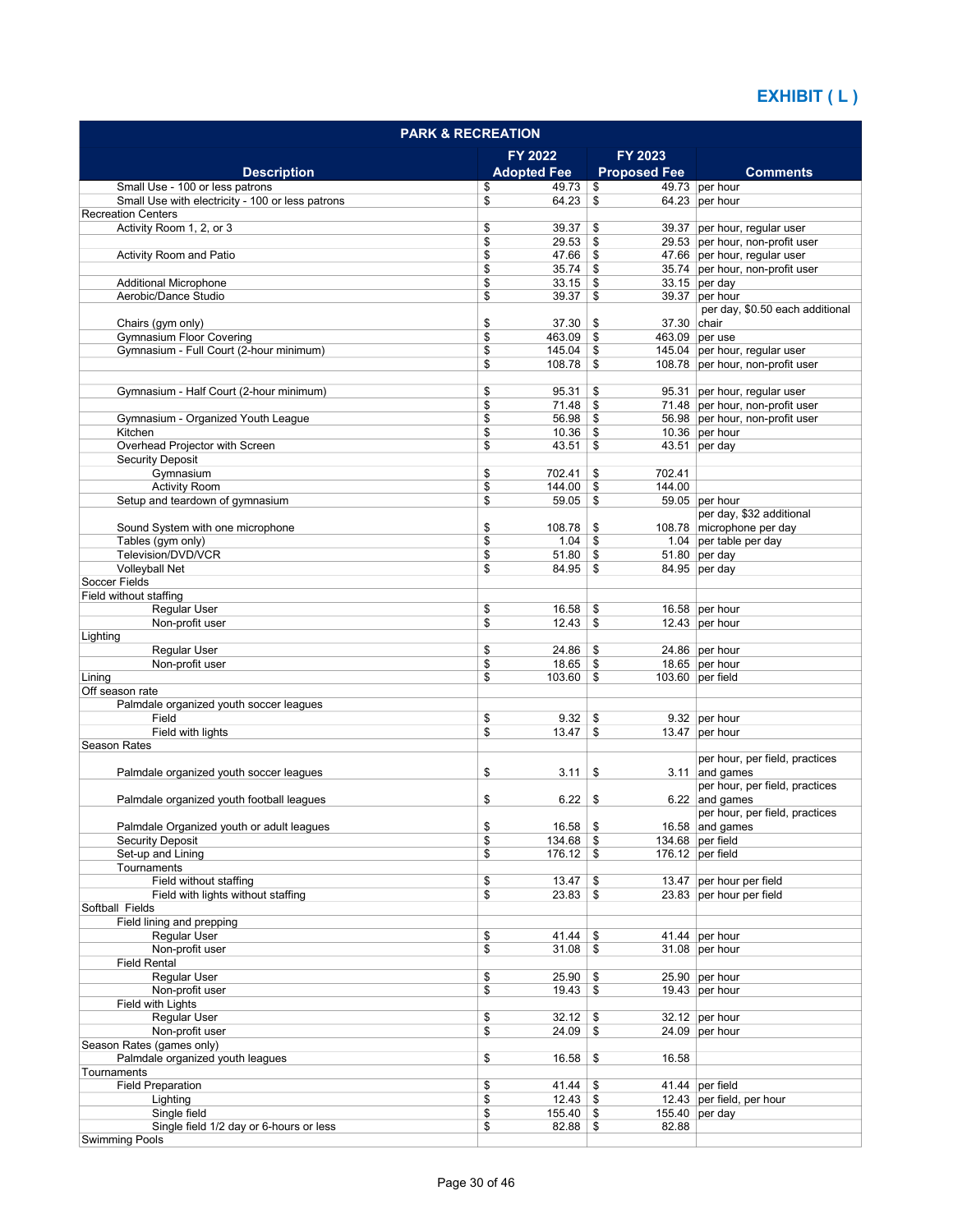| <b>PARK &amp; RECREATION</b>                                                                                                                                                                                                                                           |                            |                     |                                                                   |  |  |  |
|------------------------------------------------------------------------------------------------------------------------------------------------------------------------------------------------------------------------------------------------------------------------|----------------------------|---------------------|-------------------------------------------------------------------|--|--|--|
|                                                                                                                                                                                                                                                                        | FY 2022                    | FY 2023             |                                                                   |  |  |  |
| <b>Description</b>                                                                                                                                                                                                                                                     | <b>Adopted Fee</b>         | <b>Proposed Fee</b> | <b>Comments</b>                                                   |  |  |  |
| Private pool use - 2 hour minimum                                                                                                                                                                                                                                      |                            |                     |                                                                   |  |  |  |
| 50 patrons or less                                                                                                                                                                                                                                                     | \$<br>75.50                | \$                  | 75.50 for 2 hours. \$32 each additional<br>hour.                  |  |  |  |
| Additional Lifeguard fees                                                                                                                                                                                                                                              | \$<br>17.75                | \$                  | 17.75 per hour/lifeguard                                          |  |  |  |
| Security Deposit, Swimming Pools                                                                                                                                                                                                                                       | \$<br>134.68               | \$<br>134.68        |                                                                   |  |  |  |
| School use or non-profit groups - 2 hour minimum                                                                                                                                                                                                                       |                            |                     |                                                                   |  |  |  |
|                                                                                                                                                                                                                                                                        |                            |                     |                                                                   |  |  |  |
| 50 swimmers or less<br>Additional Lifeguard fees                                                                                                                                                                                                                       | \$<br>51.00<br>\$<br>17.75 | \$<br>\$            | 51.00 per hour, includes 2 lifeguards<br>17.75 per hour/lifeguard |  |  |  |
| Swim Team Use                                                                                                                                                                                                                                                          |                            |                     |                                                                   |  |  |  |
| Additional Lifeguard fees                                                                                                                                                                                                                                              | \$<br>17.75                | \$                  | 17.75 per hour/lifequard                                          |  |  |  |
| Security Deposit, Swimming Pools                                                                                                                                                                                                                                       | \$<br>134.68               | \$<br>134.68        |                                                                   |  |  |  |
| Swim Team Practice                                                                                                                                                                                                                                                     |                            |                     |                                                                   |  |  |  |
| Regular User                                                                                                                                                                                                                                                           | \$<br>6.22                 | \$                  | 6.22 per hour/lane, 3 lane minimum                                |  |  |  |
|                                                                                                                                                                                                                                                                        |                            |                     |                                                                   |  |  |  |
| Non-profit user                                                                                                                                                                                                                                                        | \$<br>5.18                 | \$                  | 5.18 per hour/lane, 3 lane minimum                                |  |  |  |
| <b>Timing System</b>                                                                                                                                                                                                                                                   | \$<br>46.62                | \$                  | 46.62 per hour                                                    |  |  |  |
| Roller Hockey Rink<br>Roller Hockey Rink                                                                                                                                                                                                                               |                            |                     |                                                                   |  |  |  |
| <b>Reqular User</b>                                                                                                                                                                                                                                                    | \$<br>46.62                | \$                  | 46.62 per hour                                                    |  |  |  |
| Non-profit user                                                                                                                                                                                                                                                        | \$<br>34.97                | \$                  | 34.97 per hour                                                    |  |  |  |
| Roller Hockey Rink with lighting                                                                                                                                                                                                                                       |                            |                     |                                                                   |  |  |  |
| Regular User                                                                                                                                                                                                                                                           | \$<br>65.27                | \$                  | 65.27 per hour                                                    |  |  |  |
| Non-profit user                                                                                                                                                                                                                                                        | \$<br>48.95                | \$                  | 48.95 per hour                                                    |  |  |  |
| <b>Skate Park</b><br><b>Skate Park</b>                                                                                                                                                                                                                                 |                            |                     |                                                                   |  |  |  |
| Regular User                                                                                                                                                                                                                                                           | \$<br>33.15                | \$                  | 33.15 per hour                                                    |  |  |  |
| Non-profit user                                                                                                                                                                                                                                                        | \$<br>24.86                | \$                  | 24.86 per hour                                                    |  |  |  |
| <b>Tennis Courts</b>                                                                                                                                                                                                                                                   |                            |                     |                                                                   |  |  |  |
| Tennis Court (single)                                                                                                                                                                                                                                                  |                            |                     |                                                                   |  |  |  |
|                                                                                                                                                                                                                                                                        | \$<br>16.58                | \$                  | 16.58 per hour, \$6 per hour for each<br>additional court         |  |  |  |
| Regular User                                                                                                                                                                                                                                                           | \$<br>12.43                | \$                  | 12.43 per hour, \$4.50 per hour for                               |  |  |  |
| Non-profit user                                                                                                                                                                                                                                                        |                            |                     | each additional court                                             |  |  |  |
| Tennis Courts with Lighting                                                                                                                                                                                                                                            |                            |                     |                                                                   |  |  |  |
|                                                                                                                                                                                                                                                                        | \$<br>21.76                | \$                  | 21.76 per hour, \$10 per hour for each                            |  |  |  |
| Regular User                                                                                                                                                                                                                                                           |                            |                     | additional court                                                  |  |  |  |
|                                                                                                                                                                                                                                                                        |                            |                     | per hour, non-profit user, \$7.50                                 |  |  |  |
| Non-profit user                                                                                                                                                                                                                                                        | \$<br>16.32                | \$                  | 16.32 per hour for each addition court                            |  |  |  |
| Volleyball Court                                                                                                                                                                                                                                                       |                            |                     |                                                                   |  |  |  |
| <b>Volleyball Court</b>                                                                                                                                                                                                                                                |                            |                     |                                                                   |  |  |  |
| <b>Reqular User</b><br>Non-profit user                                                                                                                                                                                                                                 | \$<br>16.58<br>\$<br>12.43 | \$<br>\$            | 16.58 per hour<br>12.43 per hour                                  |  |  |  |
| Volleyball Court with lighting                                                                                                                                                                                                                                         |                            |                     |                                                                   |  |  |  |
| Regular User                                                                                                                                                                                                                                                           | \$<br>23.83                | \$                  | 23.83 per hour                                                    |  |  |  |
| Non-profit user                                                                                                                                                                                                                                                        | \$<br>17.87                | \$                  | 17.87 per hour                                                    |  |  |  |
| <b>Public Art Fee</b>                                                                                                                                                                                                                                                  |                            |                     |                                                                   |  |  |  |
| Municipal Development, Cost of \$500,000 or more<br>1.                                                                                                                                                                                                                 |                            |                     | Minimum Fee $($5K = $500K x$                                      |  |  |  |
| >1% or \$5K of CIP Construction. Contribution capped<br>a)<br>at \$250K                                                                                                                                                                                                | \$5,000.00                 | \$5,000.00          | $1\%$                                                             |  |  |  |
| 2. Private Development, Building Permit Valuation of \$500,000 or                                                                                                                                                                                                      |                            |                     |                                                                   |  |  |  |
| more                                                                                                                                                                                                                                                                   |                            |                     |                                                                   |  |  |  |
| >.5% or \$2.5K of Building Permit Valuation.<br>a)                                                                                                                                                                                                                     | \$2,500.00                 | \$2,500.00          | Minimum Fee $$2.5K = $500K x$                                     |  |  |  |
| Contribution capped at \$250K                                                                                                                                                                                                                                          |                            |                     | .5%)                                                              |  |  |  |
| 3. Residential Development w/no Funding for Repairs and<br>Maintenance                                                                                                                                                                                                 |                            |                     |                                                                   |  |  |  |
| a) In-lieu Contribution = to the Program Allocation                                                                                                                                                                                                                    |                            |                     |                                                                   |  |  |  |
| an owner or developer, at its discretion, may place a Public Art In-Lieu Contribution in an amount equal to the program allocation. The                                                                                                                                |                            |                     |                                                                   |  |  |  |
| contribution shall be paid prior to the issuance of a building permit of the project on the development site and will be capped at<br>\$250,000 for single construction projects.                                                                                      |                            |                     |                                                                   |  |  |  |
|                                                                                                                                                                                                                                                                        |                            |                     |                                                                   |  |  |  |
| <b>Phase Development</b><br>4.                                                                                                                                                                                                                                         |                            |                     |                                                                   |  |  |  |
| a) Based on the total number of building permits applied for and does not include any withdrawn permit applications. If an owner or<br>developer chooses to stagger the application of building permits in accordance with a phase schedule, the contribution shall be |                            |                     |                                                                   |  |  |  |
| applicable to the total number of building permits applied for at the time of each application.                                                                                                                                                                        |                            |                     |                                                                   |  |  |  |
| Mixed-Use and Residential Projects - (5) or more Residential Units                                                                                                                                                                                                     |                            |                     |                                                                   |  |  |  |
| 5.<br>a) Contribution requirement applies                                                                                                                                                                                                                              |                            |                     |                                                                   |  |  |  |
| 6. Exemptions - Private Development                                                                                                                                                                                                                                    |                            |                     |                                                                   |  |  |  |
| a) Non-profit and Affordable Housing Developments and Structures                                                                                                                                                                                                       |                            |                     |                                                                   |  |  |  |